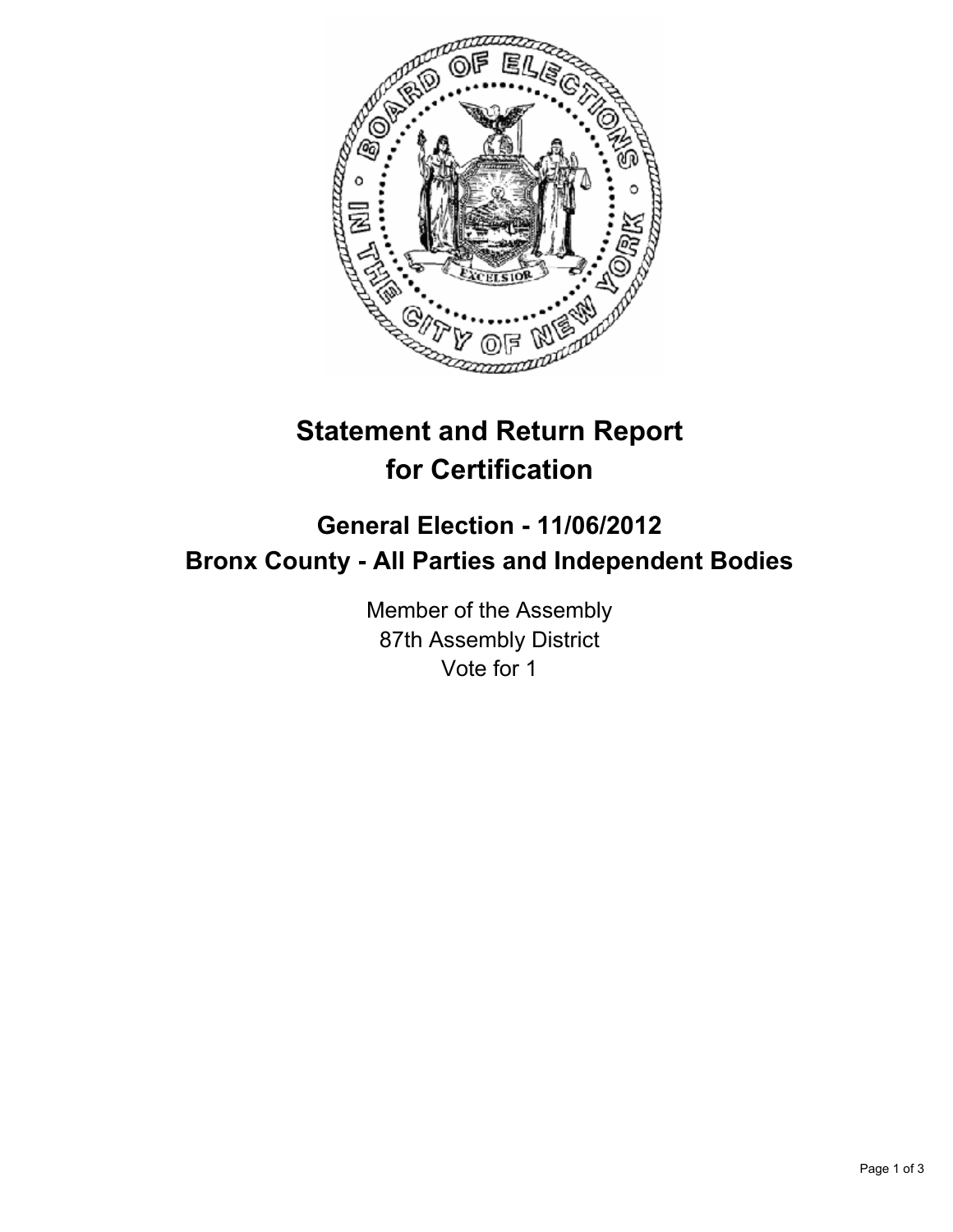

## **Assembly District 87**

| <b>PUBLIC COUNTER</b>                                    | 30,813       |
|----------------------------------------------------------|--------------|
| <b>EMERGENCY</b>                                         | 66           |
| <b>ABSENTEE/MILITARY</b>                                 | 524          |
| <b>FEDERAL</b>                                           | 78           |
| <b>SPECIAL PRESIDENTIAL</b>                              | 0            |
| <b>AFFIDAVIT</b>                                         | 4,387        |
| <b>Total Ballots</b>                                     | 35,868       |
| Less - Inapplicable Federal/Special Presidential Ballots | (78)         |
| <b>Total Applicable Ballots</b>                          | 35,790       |
| LUIS R. SEPULVEDA (DEMOCRATIC)                           | 28,179       |
| MICHAEL DENNIS (CONSERVATIVE)                            | 646          |
| LUIS R. SEPULVEDA (WORKING FAMILIES)                     | 598          |
| WALTER G. NESTLER (GREEN)                                | 276          |
| ANABEL PALMA (WRITE-IN)                                  | 1            |
| DANIEL FIGUERO III (WRITE-IN)                            | 1            |
| DANIEL FIGUEROA III (WRITE-IN)                           | $\mathbf{1}$ |
| DANNY FIGUEROA (WRITE-IN)                                | 4            |
| MARK G JONAS (WRITE-IN)                                  | 1            |
| MICHAEL BENEDETTO (WRITE-IN)                             | 1            |
| TREVOR ARCHER (WRITE-IN)                                 | 1            |
| UNATTRIBUTABLE WRITE-IN (WRITE-IN)                       | 1            |
| YUKO OSHIMA (WRITE-IN)                                   | 1            |
| <b>Total Votes</b>                                       | 29,711       |
| Unrecorded                                               | 6,079        |